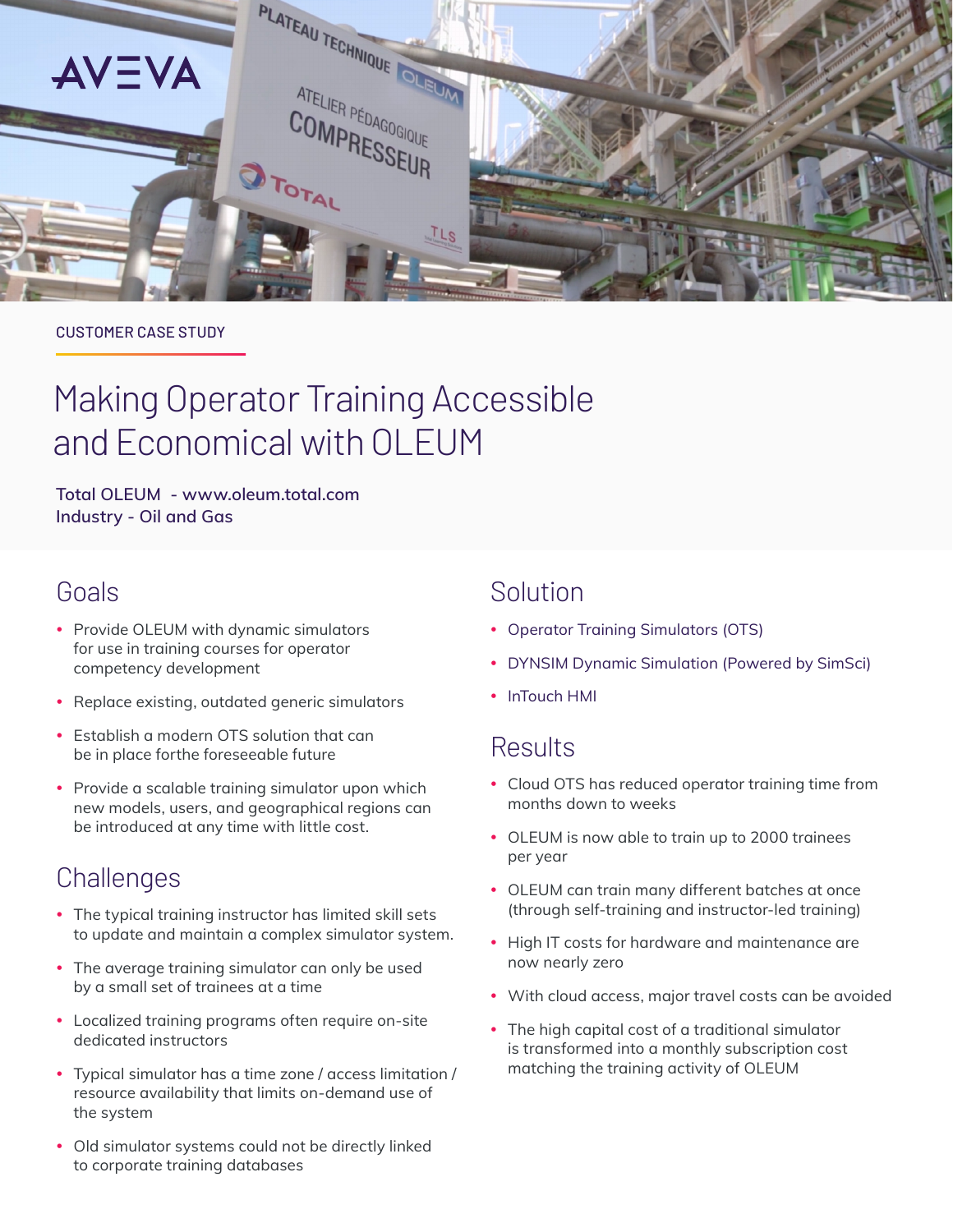## **Background**

La Mède, France – Total is the world's 4th-ranked international oil and gas company and the world's second largest LNG producer. Total has been producing biofuels for more than 20 years and stands today as the leading distributer in Europe.

OLEUM, a division of Total Group, is the European training center for Total's Oil & Petrochemicals business units. OLEUM is the first European training center to offer tailor-made training courses in an industry-scale processing plant. There are two training plants: one located in Dunkirk in the north of France in a former refinery, and the second near Marseille on the industrial site of La Mède.

"The La Mède facility hosts Total's second OLEUM training center, which is one of the world's few such facilities based in a real industrial complex. The center can train up to 2,000 people a year on a range of technical courses, and as its OTS solution, Total worked with AVEVA to set up all the alarming functions, design the OTS operator interface, and deliver its offerings in a cloud environment."

**Luc Seyfried,** Chief of Project Formation, Total Refineries

The OLEUM Training Centers provide a range of technical training courses for internal trainees or external contractors in the areas of production, maintenance, inspection, safety, analysis and lab work. It offers simulator-based training solutions via remote learning and cloud computing, all in SEVESO environments.

## **OLEUM Combines Teaching Expertise with Life-Size Technical Platforms**

In 2015, Total announced plans to transform its La Mède refinery into a unique facility in France, dedicated to promising growth sectors for the group and the region. Most notably, the facility will host France's first world-class bio-refinery to meet the growing demand for biofuels.

The OLEUM training centers in Dunkirk and La Mède enable trainees to experience all technical courses in a full-scale unit under safe, healthy and controlled conditions. In these unique facilities, they use AVEVA OTS to learn operating procedures, routine checks, firstlevel maintenance, fault diagnosis and rectification, pre-alarm recording and triggering, degassing, assembly and disassembly sequences, and the console operator competencies used in control panel rooms.

"We designed a technical training offer for Total, combining classical methods, combining practice on real size units and coaching on process units. All this embedded with the same teaching team."

#### **- Stéphane Rémy,**

Head of Industry Learning Solutions, Total Learning Solutions

The La Mède OLEUM center will also provide a digital demonstration platform to experiment with new digital projects under real operating conditions in Total's industrial environment.

**-**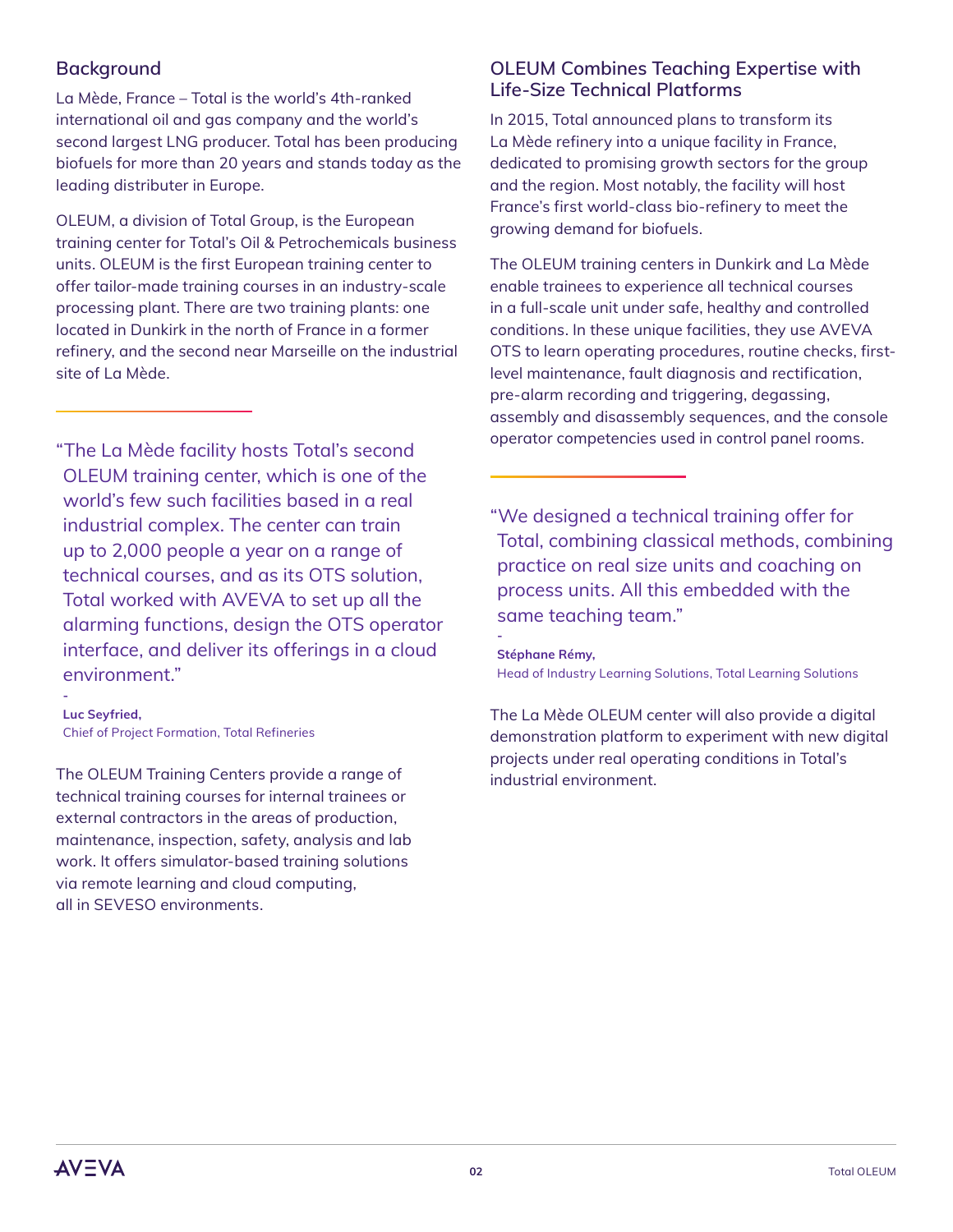## **In Search of a Modern, Flexible, Economical OTS Solution**

In preparation for the replacement of existing generic simulators–for which support concluded in summer 2018–OLEUM went in search of an OTS solution that would reduce costs, expand Total's training offerings, provide a scalable training simulator, enable the corporation to train operators off-site, and supply modern training offerings for many years.

That's why Total selected AVEVA's OTS solution. It was the first cloud-based OTS delivered by AVEVA, and the first solution integrated with Total's corporate Learning Management System. In AVEVA OTS, Total OLEUM found a modern, scalable, flexible and economic solution that would expand its ability to train operators across the corporation without spending millions of euros on travel.

Beyond economic savings, the AVEVA OTS helps solve many of Total's challenges:

- While the typical time to train an operator used to be months, it now takes weeks thanks to OTS cloud access and self-guided training options.
- An on-premise simulator can only train one batch of operators at a time. Cloud-based OTS removes that constraint for both self-training and instructor-led training modules.
- On-premise simulators carry a high upfront capital expense. Subscription-based Cloud OTS shifts costs to operating expenses that match training activity and budgets.
- Travel was a major training expense. Remote access drastically reduces the need for travel.
- Training material was difficult to update and support at different locations. With the scalability and accessibility of Cloud OTS, materials can be standardized and updated by subject matter experts.

"I strongly believe using OTS is really improving our operational excellence. It's increasing the competency and reducing the risk of having accidents. And it seems that AVEVA is the only one who has the answer for this requirement."

**Eric Scappazzoni,** Manufacturing & Projects Division, Total

**-**